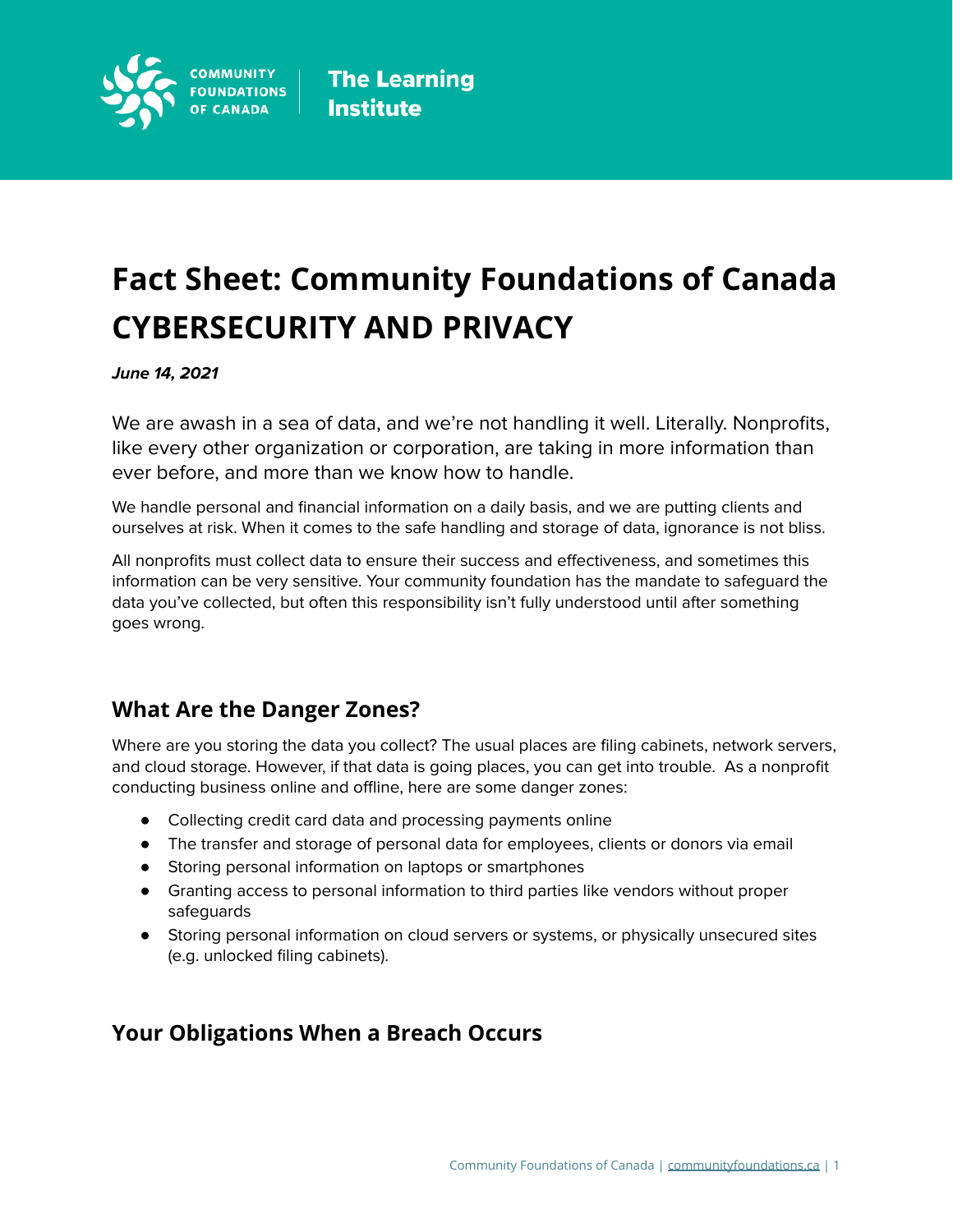

A hacking attempt has serious consequences, but so does the loss or destruction of data. Laptops and smartphones holding sensitive data can be lost, damaged or even stolen, potentially putting your data in the wrong hands. Are you aware of your obligations?

The PCI Security Standards Council enacted the Payment Card Industry Data Security Standard that requires organizations to follow 'information security best-practices' if the organization handles major credit cards, such as Visa and MasterCard. Organizations that fail to [comply](https://www.pcisecuritystandards.org/pci_security/maintaining_payment_security) with these [standards](https://www.pcisecuritystandards.org/pci_security/maintaining_payment_security) can be penalized with substantial fines.

There are other data security regulations in Canada, such as Ontario's Personal Health Information Protection Act (PHIPA) that your nonprofit must comply with if you handle protected health information (PHI). These regulations are subject to change, so it's important to stay up to date. See Appendix A for provincial privacy legislation links and information.

# **Personally Identifiable Information**

What makes up personally identifiable information (PII)? The definition can vary by province, but under the Personal Information Protection and Electronic Documents Act [\(PIPEDA](https://www.priv.gc.ca/leg_c/r_o_p_e.asp)), personal information includes any factual or subjective information, recorded or not, about an identifiable individual. This includes information in any form, such as:

- age, name, ID numbers, income, ethnic origin, or blood type
- opinions, evaluations, comments, social status, or disciplinary actions
- employee files, credit records, loan records, medical records, the existence of a dispute between a consumer and a merchant, intentions (for example, to acquire goods or services, or change jobs).

According to PIPEDA: "Organizations covered by the Act must obtain an individual's consent when they collect, use or disclose the individual's personal information. The individual has a right to access personal information held by an organization and to challenge its accuracy if need be. Personal information can only be used for the purposes for which it was collected. If an organization is going to use it for another purpose, consent must be obtained again. Individuals should also be assured that their information will be protected by appropriate safeguards."

# **What You Need to Have In Place**

Have you asked yourself what you would do in the event of a breach? Do you know whom you would call first? You need to have a plan in place specific to your community foundation. It needs to layout procedures, identify whom to contact and have all the pertinent contact information available.

Businesses now need cyber liability [coverage;](http://www.computerweekly.com/news/2240202703/An-introduction-to-cyber-liability-insurance-cover) this is no longer an extra expense. And the cost of premiums is nothing compared to the retainer required for a lawyer in the event of a breach. One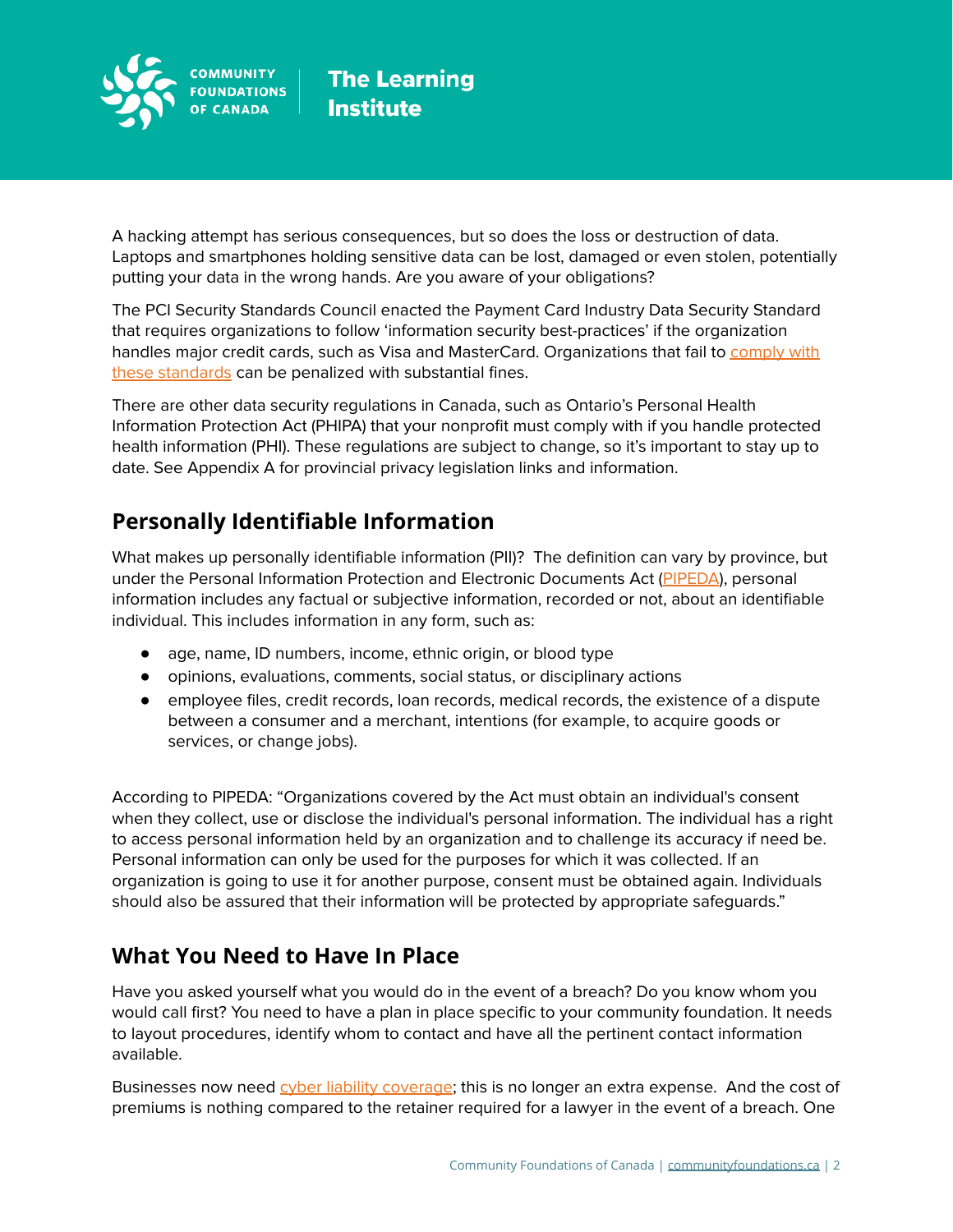

upside is that in the course of applying (yes, applying) for this insurance, you will have to review your current security provisions. This is an excellent opportunity to improve areas of exposure. You need to have coverage not only for losses you may incur but against claims from losses suffered by third parties like donors or clients. Some costs you might incur include:

- Content liability
- Data breach liability
- Regulatory investigation expense
- Crisis management
- Notification expenses

### **Handling Data with Care**

We have to be more aware of how we transfer data between storage spaces and devices. The Law expects corporations and businesses to safeguard this data regardless of where it is stored: paper, networks, mobile devices, personal devices, or stand-alone systems. When we think of "security" in this context, it can be defined as the "confidentiality, integrity & availability of data." Privacy, however, is about "the appropriate use of data".

What can you do to better secure the data you handle? It comes down to employing best practices that have been around a long time.

- Ensure you have a patch management program in place to protect the tech you use. These security updates are an excellent first line of defence.
- Practice strong encryption. Lock down laptop hard drives and secure all mobile devices with passcodes and Virtual Private Networks, which are a group of computers networked together over a public network, namely the internet. [VPNs](http://lifehacker.com/5940565/why-you-should-start-using-a-vpn-and-how-to-choose-the-best-one-for-your-needs). Encrypt sensitive data. If possible, do not store PII (personally identifiable information) on mobile devices.
- Engage in regular training sessions with your employees. Build a security culture so that employees care for the data, instead of just watching a video once a year.
- Have a Bring Your Own Device [\(BYOD\)](http://www.itmanagerdaily.com/byod-policy-template/) policy. If employees are allowed to use their own devices, establish clear guidelines around access and authorization regarding personal information.

# **Assessing Organizational Cyber Readiness**

It's critical that community foundations demonstrate some proactive measures in this area. At a minimum:

● Develop an Incident Response Plan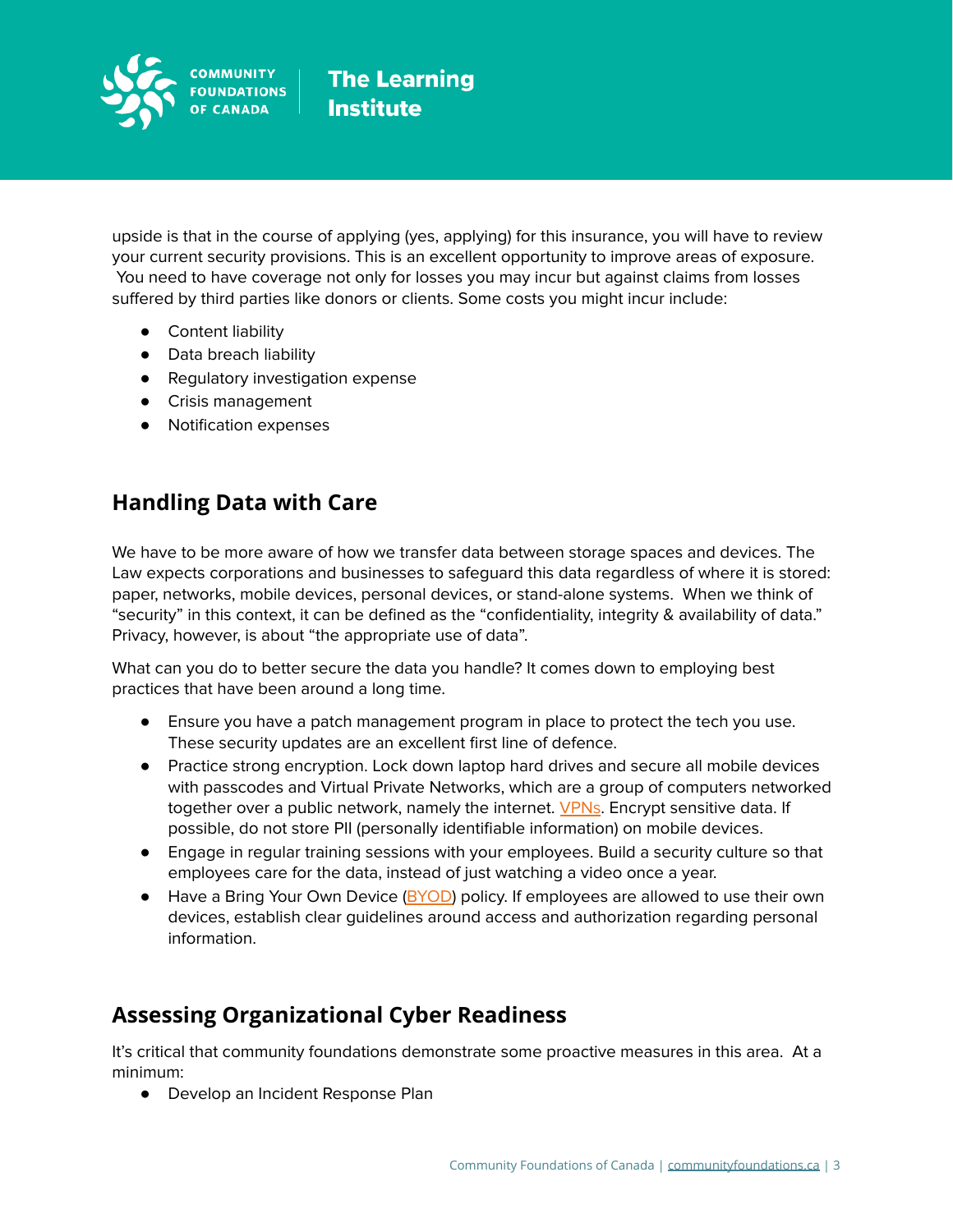

- Secure cyber insurance
- Create a business continuity plan as part of an exercise to get staff and board thinking about recovery measures, operational necessities, etc.

And when developing their cybersecurity plans, foundations need to find that balance between risk, reasonable measures, resources/capacity and cost.

The Vancouver Foundation (VF) has undertaken a lot of work in this area. VF accessed a 10-question survey that helped them to develop their plan.

- 1. **Antivirus**: Have you deployed antivirus software in your organization?
- 2. **Patch Management Strategy:** Have you (or has your IT service provider) implemented routine and automated security patch updates across your servers and workstations?
- 3. **Software/OS Compliance:** Are you using current operating systems and software versions? Are any of your server systems at or approaching "end-of-life" status?
- 4. **Workplace Culture & Staff Cyber Awareness:** Do you (or does your IT service provider) conduct cybersecurity awareness training within your organization at least once per year?
- 5. **Email Anti-Spam:** Have you deployed email anti-spam software filters at your organization?
- 6. **Password Management:** Are you enforcing minimum password standards (e.g. 8 characters or more, alphanumeric, complexity characters, no sharing passwords, no emailing passwords, etc.)?
- 7. **Third-Party Technology Reviews:** Has your organization considered a professional IT assessment (such as a network penetration test) to identify possible weak points/exploits?
- 8. **IT Policies:** Do you have current IT policies in place within your organization (e.g. acceptable use policy, email/internet use policy, social media policy, password policies)? Are staff members familiar with them?
- 9. **Physical Workplace Protections:** Does your organization's workplace employ physical security safeguards (office access keys/fobs, visitor sign-in sheet, etc.)?
- 10. **Business Continuity/IRP:** Do you have an Incident Response Plan in the event a breach occurs?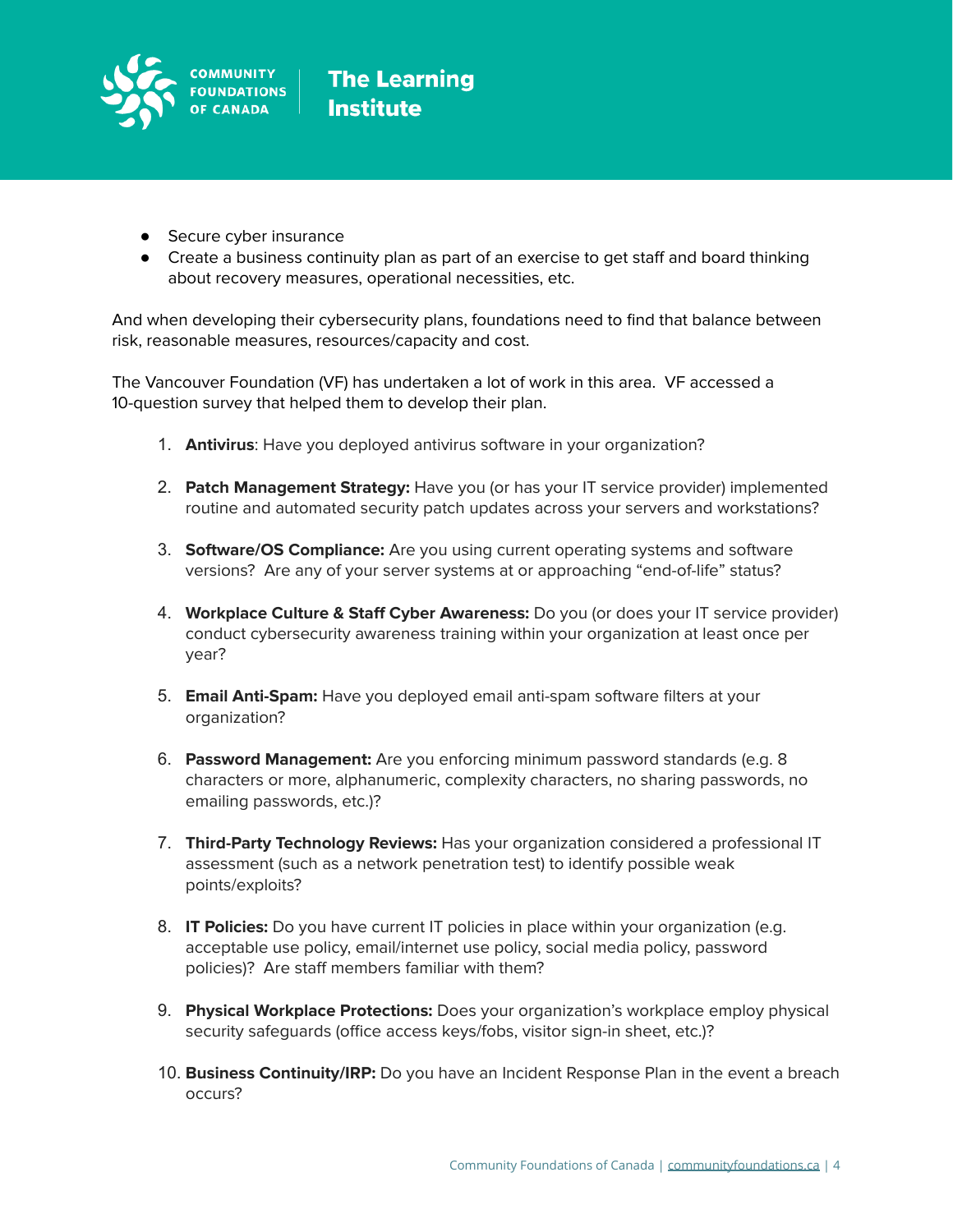

# **Developing an Incident Response Plan**

Cybersecurity experts warn it is not a question of if one's organization will be compromised but when. A comprehensive cybersecurity incident response plan is necessary to have as a sound guideline when the inevitable occurs. The key steps of any plan include:

- 1. Incident Identification Detecting/Defining the Threat
- 2. Take Appropriate Action Containment & Eradication
- 3. Recover Systems
- 4. Reporting & Follow-up

There are many resources freely available to IT professionals that prescribe comprehensive steps to cybersecurity best practices and incident response plans. The framework adopted by Vancouver Foundation leans heavily upon the work of the UK-based not-for-profit cybersecurity accreditation body, [CREST.](https://www.crest-approved.org/) Their plan is outlined in Appendix B. Here's a link to another resource on developing such a plan: How to Create a Nonprofit Cyber Incident [Response](https://communityit.com/how-to-create-a-nonprofit-incident-response-plan/) Plan

To learn more on cybersecurity, listen to or read the interview with James Law (Grantbook) and Charles Boname (Director Information Technology at the Vancouver Foundation) Digital [Maturity](https://www.grantbook.org/blog/digital-maturity-and-cybersecurity-charles-boname?utm_source=More+Good&utm_campaign=bf75edd3e0-EMAIL_CAMPAIGN_2020_04_29_08_01_COPY_01&utm_medium=email&utm_term=0_faab9bed2e-bf75edd3e0-544580214) and [Cybersecurity](https://www.grantbook.org/blog/digital-maturity-and-cybersecurity-charles-boname?utm_source=More+Good&utm_campaign=bf75edd3e0-EMAIL_CAMPAIGN_2020_04_29_08_01_COPY_01&utm_medium=email&utm_term=0_faab9bed2e-bf75edd3e0-544580214)

### **Know the Letter of the Law**

While Canada's privacy laws do not have any rules against using the cloud, the CRA requires that certain records be kept in [Canada](http://www.cra-arc.gc.ca/records/). If done right, cloud storage is a secure option for most nonprofits.

It's also important to know how the US and Europe differ from Canada regarding privacy and data storage. Since 2015 when the Safe Harbour [agreement](http://europa.eu/rapid/press-release_IP-16-216_en.htm) between the US and Europe ended, new provisions are being put into place regarding data and privacy that will have a global impact.

There are some excellent and secure cloud storage options. Check with your community foundation colleagues to find out what options they are using.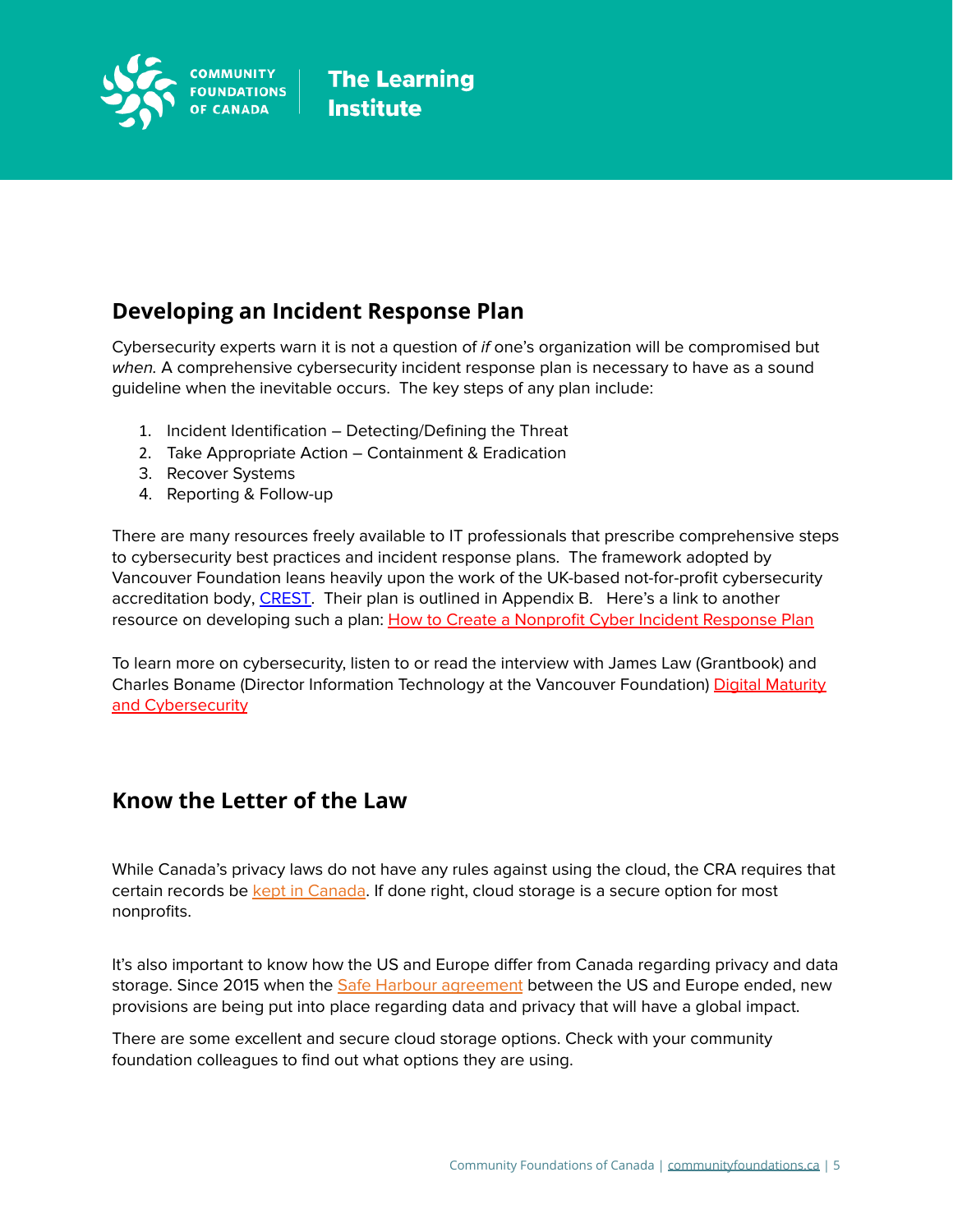

How do you work with third parties like vendors? Put your terms in your contracts. It's a reasonable expectation that vendors will have errors and omissions coverage to protect you. Have a frank discussion about what liability the vendor is prepared to take on and how they will do so.

# **Have A Privacy Policy**

Do employees, trustees, and volunteers understand what information not to share or release? Here are the recommendations for acceptable use and dissemination of constituent information by the Association of Fundraising Professionals Code of Ethical Principles and Standards:

"Members shall not disclose privileged or confidential information to unauthorized parties; Members shall adhere to the principle that all donor and prospect information created by, or on behalf of, an organization or a client is the property of that organization or client and shall not be transferred or utilized except on behalf of that organization or client."

Your privacy policy should include a brief statement that the organization protects the personal privacy of constituents by maintaining the confidentiality of all constituent information. As well, there should be a statement that outlines how and when the information will be released, such as addresses, phone numbers, and email addresses. Lay out the process to manage third-party requests for information and what staff are permitted to say.

As data continues to grow exponentially, we need to adapt and handle it better; and be prepared to do things differently. Nonprofits must be as dedicated to the cause of safeguarding their data as they are to the causes they serve.

A resource that you should consider is CFC's Key Policy Template Manual which includes a sample Confidentiality and Privacy Policy.

### **Learn more:**

- Online Privacy for [Nonprofits](https://www.privacyrights.org/online-privacy-nonprofits)
- Canadian privacy law, cloud [computing](https://www.techsoupcanada.ca/en/community/blog/cloud_privacy_law) and how it applies to nonprofits
- A [Nonprofit's](http://www.thenonprofittimes.com/news-articles/a-nonprofits-cyber-liability-and-data-privacy/) Cyber Liability And Data Privacy
- Protecting Your [Constituents'](https://www.blackbaud.ca/files/resources/downloads/WhitePaper_ProtectingYourConstituentsPersonalInformation.pdf) Personal Information
- Data Privacy and Cyber [Liability:](https://www.nonprofitrisk.org/library/articles/Data%20Privacy%20and%20Cyber%20Liability%20What%20You%20Dont%20Know%20Puts%20Your%20Mission%20at%20Risk.shtml) What You Don't Know Puts Your Mission at Risk
- **Innovating Canada: [Cybersecurity](https://www.innovatingcanada.ca/technology/cybersecurity/?utm_source=newsletter&utm_medium=social)**
- [Supporting](https://www.innovatingcanada.ca/technology/supporting-your-secure-cloud-journey-with-4-questions/) Your Secure Cloud Journey with 4 Questions
- How Remote [Workforces](https://www.innovatingcanada.ca/technology/how-remote-workforces-change-the-way-we-approach-digital-security/) Change the Way we Approach Digital Security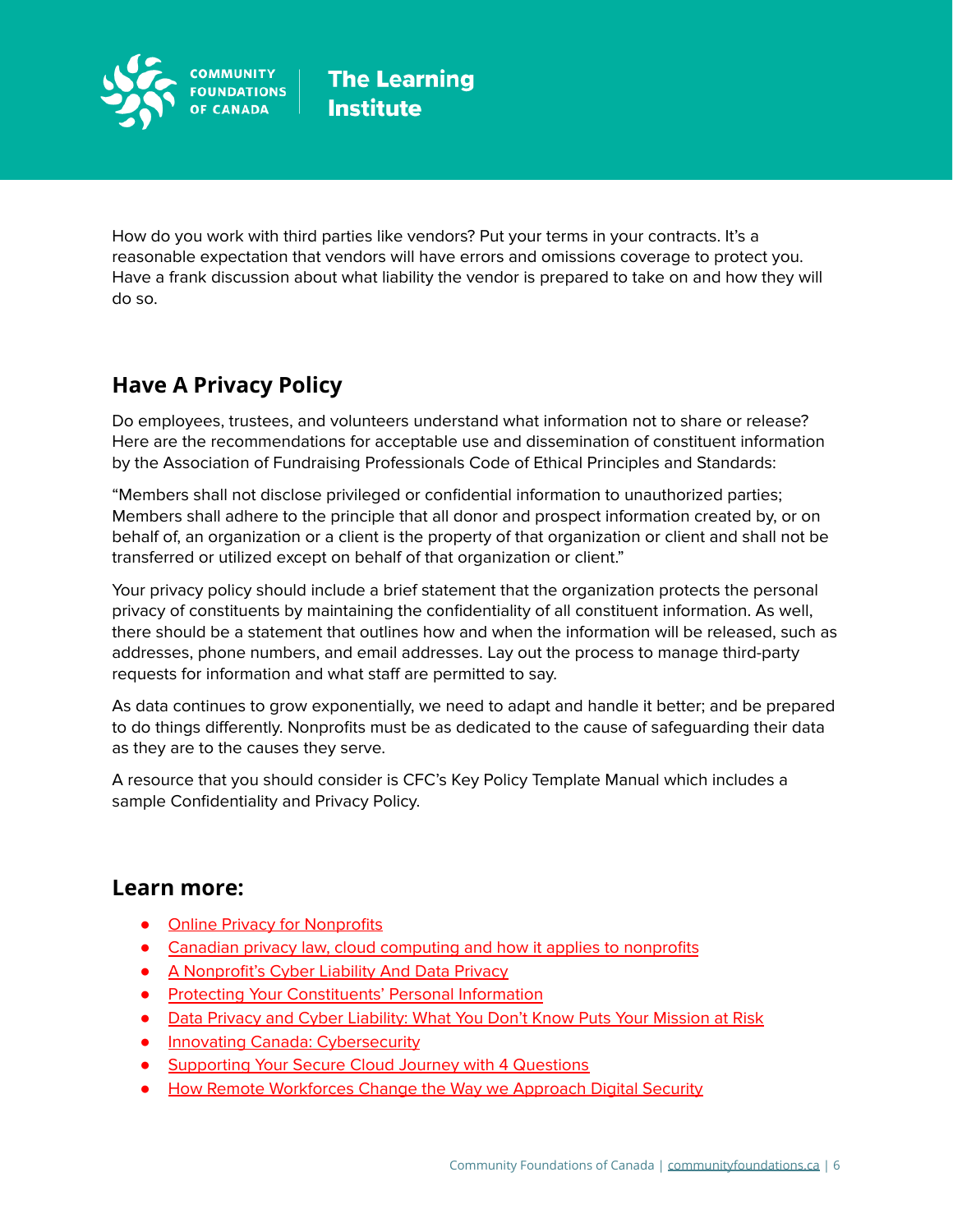

Thanks To TechSoup for permission to reprint excerpts from a guest blog entitled "Privacy and Data Concerns for Nonprofits" by Cheryl Biswas, Threat Intel Consultant (May 18, 2016)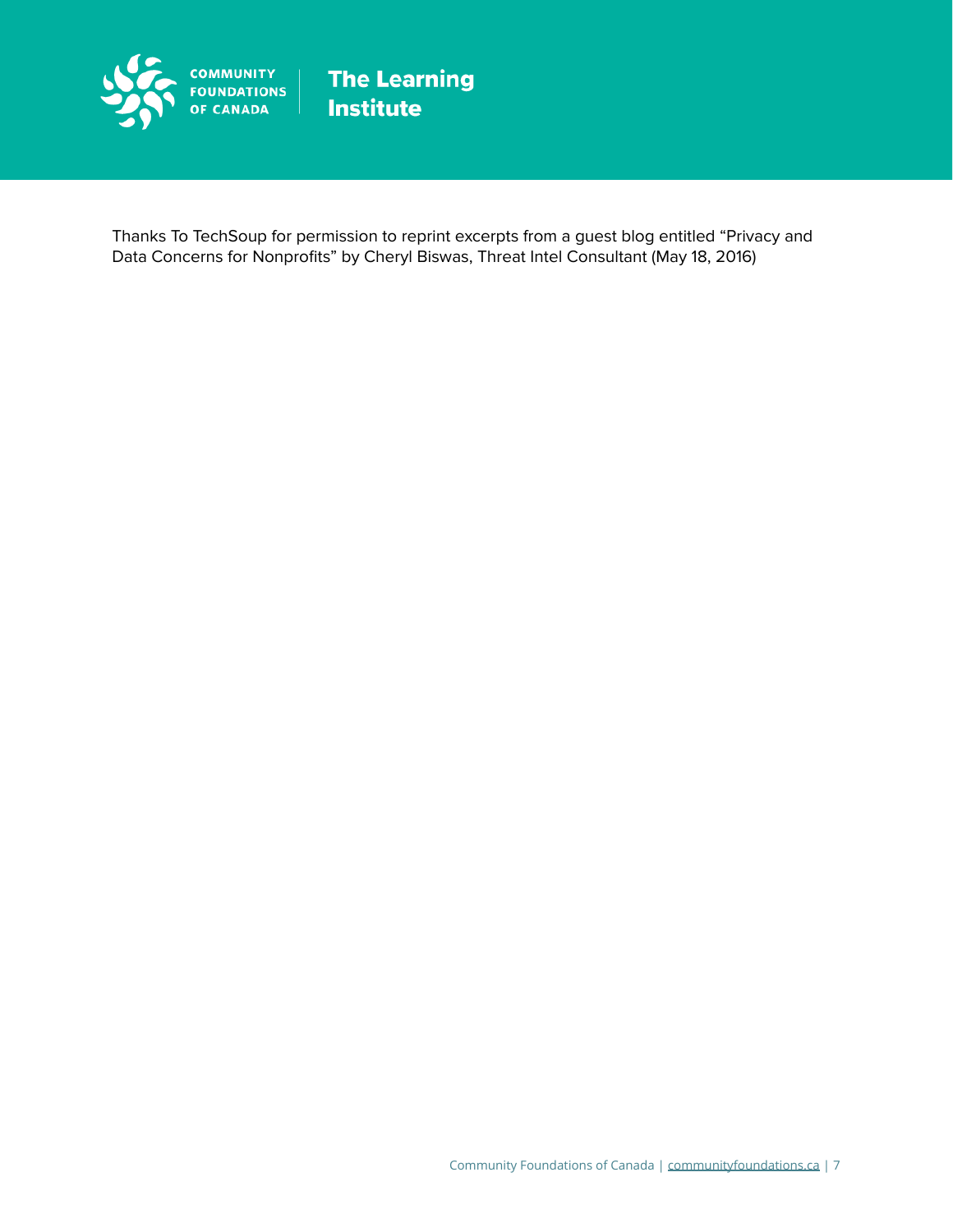

### **APPENDIX A: PROVINCIAL PRIVACY LEGISLATION**

Not all provinces have their own legislation in this area. The following provinces have enacted their own legislation.

### **ALBERTA: Personal Information Protection Act**

This act is Alberta's private sector privacy law and includes rules for how organizations collect, use, and disclose personal employee information and limits how that information can be used. <https://www.alberta.ca/personal-employee-information.aspx>

### **BRITISH COLUMBIA: Personal Information Protection Act**

Under the act, individuals have the right to access their own personal information. The law also states the rules by which organizations can collect, use and disclose personal information from customers, clients and/or employees.

[https://www2.gov.bc.ca/gov/content/employment-business/business/managing-a-business/protec](https://www2.gov.bc.ca/gov/content/employment-business/business/managing-a-business/protect-personal-information) [t-personal-information](https://www2.gov.bc.ca/gov/content/employment-business/business/managing-a-business/protect-personal-information)

### **QUEBEC: Protection of Personal Information in the Private Sector**

The Act covers private-sector employers and regulates the protection of personal information that an employer collects, holds, uses, or communicates to third persons while carrying on its business. The legislation is being amended at the writing of this document. Employers should consult with their lawyer as to the current legislation and regulations.

<http://legisquebec.gouv.qc.ca/en/showdoc/cs/P-39.1>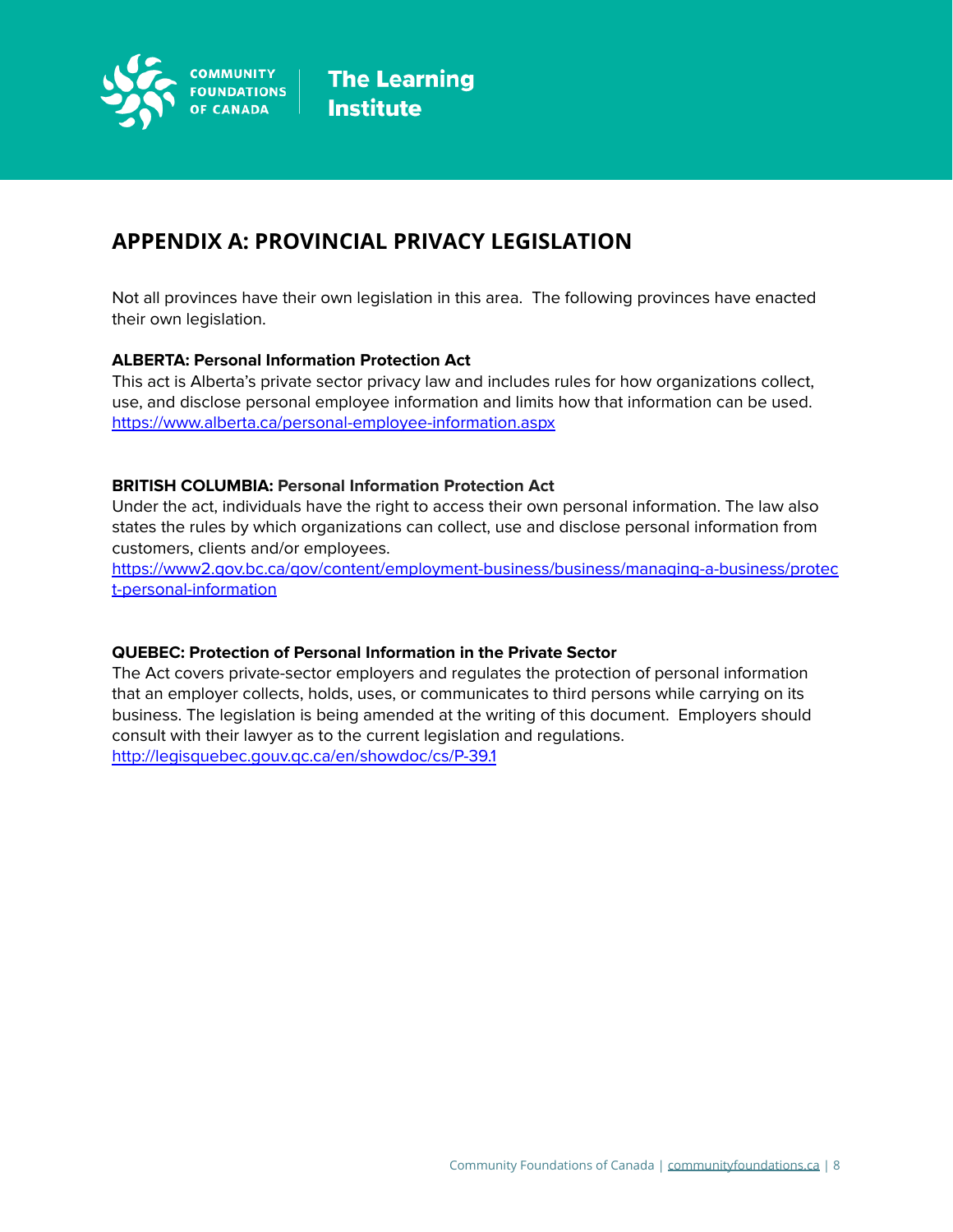

### **APPENDIX B: Vancouver Foundation's Cyber Response Plan**

### **The Framework:**

### **Incident Identification – Detecting/Defining the Threat:**

A common cyber security trend, particularly in the case of intellectual property theft, is for cyber security intrusions to remain dormant in the system for some time before they are detected. Identifying a suspected cyber security incident (e.g. monitoring evidence of unusual occurrences and assessing one or more trigger points) has been incorporated into VF's operational functions. Routine firewall logging reviews and anomalous port alerting mechanisms are part of the Fortinet firewall security fabric employed at the Foundation. In addition, Vancouver Foundation staff are advised and continually reminded to report all unusual network behaviour, suspicious/unknown sender emails as well as information failures or loss of services, to a central point, namely Helpdesk. Staff are told to note all important details (e.g. type of breach, messages on screen, and other details of unusual occurrences), all of which aids technicians in recovery exercises, root cause analysis, as well as possible downstream litigation activities.

### Understand the Attack:

Once a cyber security incident has been identified, IT staff next define what the objectives are for the response, answering such questions as:

- Who has attacked us?
- What is the scope and extent of the attack?
- When did the attack occur?
- What did the attackers take from us?
- Why and how did they do it?

Determining what information has been disclosed to unauthorised parties, stolen, deleted or corrupted is a key deliverable at this stage and will be accomplished in a consistent and swift manner.

#### Conducting Triage – Classifying and Prioritizing Incidents:

While each situation is different, IT Staff are encouraged to categorize the intrusion via the following example matrix: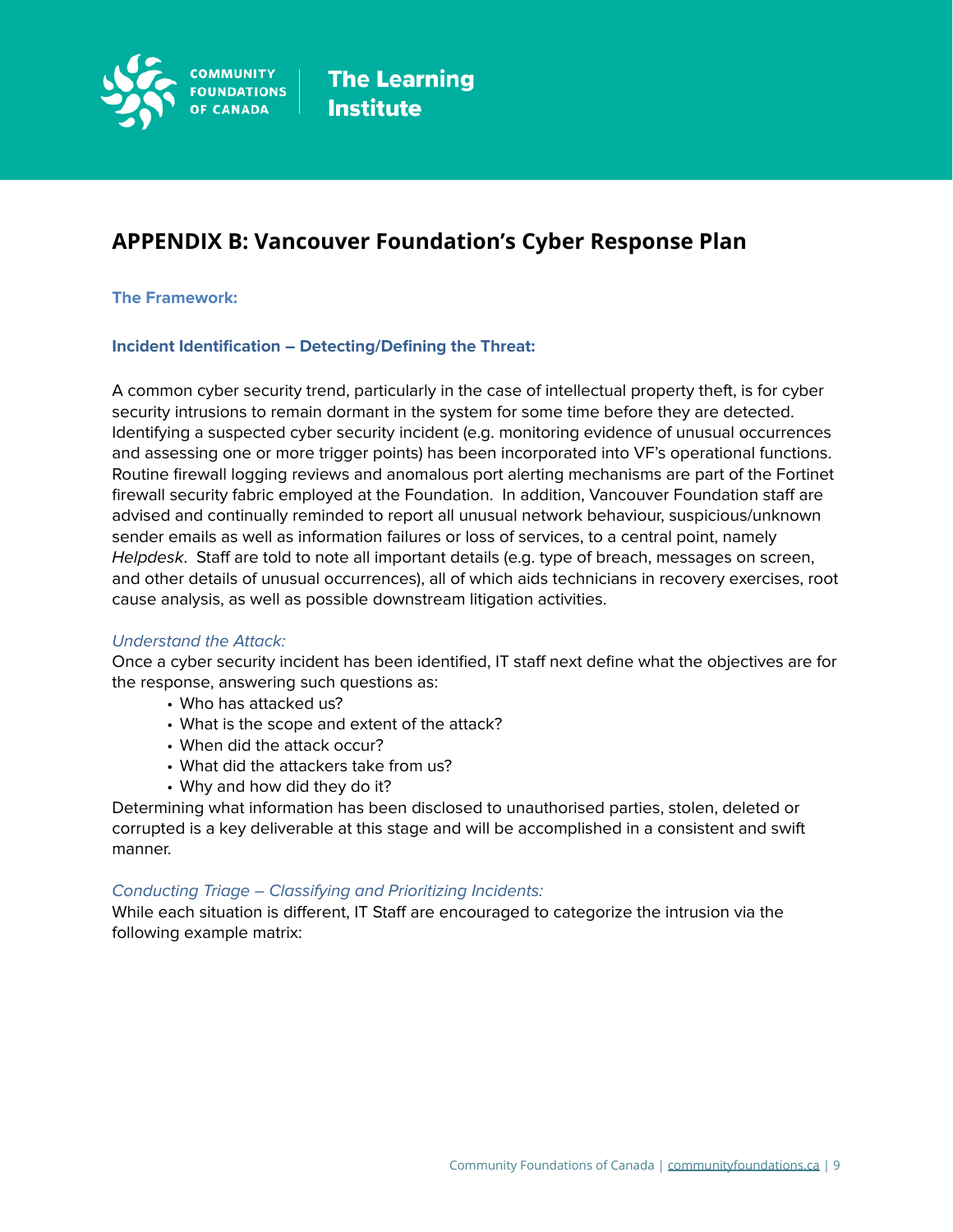

| Category    | <b>Description</b>                                                                                                                                                                                                                                                                                                           | <b>Example</b>                                                                            |
|-------------|------------------------------------------------------------------------------------------------------------------------------------------------------------------------------------------------------------------------------------------------------------------------------------------------------------------------------|-------------------------------------------------------------------------------------------|
| Critical    | These incidents will usually cause the degradation of vital service(s)<br>for a large number of users, involve a serious breach of network<br>security, affect mission-critical equipment or services or damage<br>public confidence in the organisation.                                                                    | Targeted cyber security<br>attacks or loss of publicly<br>available online service.       |
| Significant | Less serious events are likely to impact a smaller group of users,<br>disrupt non-essential services and breaches of network security<br>policy.                                                                                                                                                                             | Website defacement or<br>damaging unauthorised<br>changes to a system.                    |
| Minor       | Many minor types of incident can be capably handled by internal<br>IT support and security. All events should be reported back to the<br>information security team who will track occurrences of similar<br>events. This will improve understanding of the IT security challenges<br>and may raise awareness of new attacks. | Unsuccessful denial-of-service<br>attack or the majority of<br>network monitoring alerts. |
| Negligible  | It is not necessary to report on incidents with little or no impact or<br>those affecting only a few users, such as isolated spam or anti-<br>virus alerts; minor computer hardware failure; and loss of network<br>connectivity to a peripheral device, such as a printer.                                                  | Isolated anti-virus alert or<br>spam email.                                               |

### "First Responder" Actions:

In addition to IT Ideas, Vancouver Foundation enjoys close relationships with expert cyber security vendors including, MNP LLP, Mirai Security as well as legal counsel, Fasken LLP. Knowing when to escalate and call in more specialized resources is an important aspect of initial analysis helping to ensure key details are captured. These include: date/time, IP address, port (source and/or destination), system (hardware/vendor, OS, application, etc.). As part of Vancouver Foundation's broader Business Continuity and Incident Response Plan, clear reporting channels and points of escalation are outlined in this document.<sup>1</sup>

<sup>1</sup> Note: Acredo Consulting's *Business Continuity & Incident Response Plan* was completed and released in October 2018.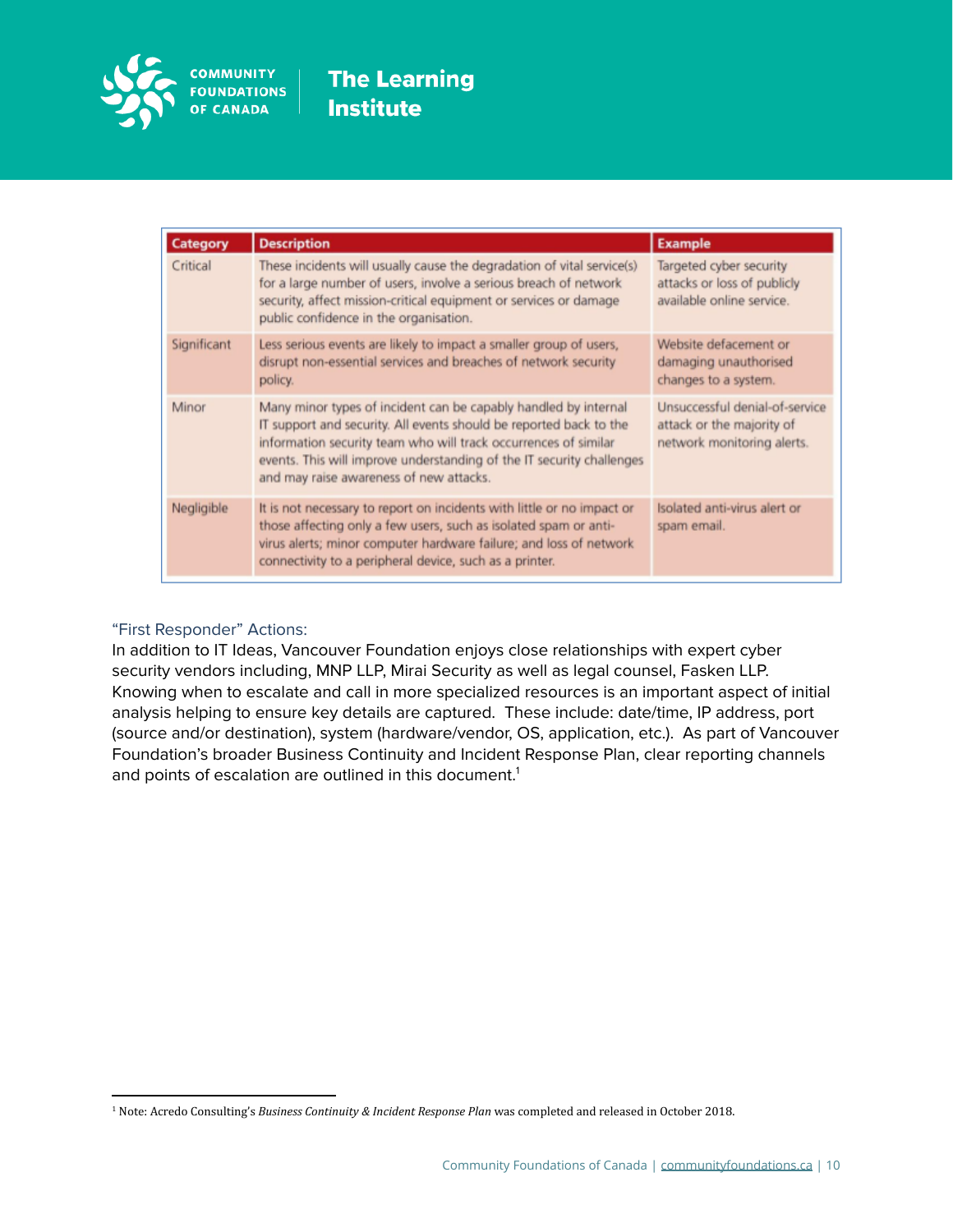

- 
- 
- All types of event logs should be considered, including:<br>• Firewall/router logs (including proxy servers)<br>• Technical security monitoring logs and alerts (eg from intrusion detection (IDS) or<br>data loss prevention (DLP) sof
- 
- 
- 
- 
- **Existence Check** Logs covert
- Email mstory and a<br>• Internet usage logs
- memet asay.<br>• Network data
- · Building access logs.

Note: You should retain these logs for as long as possible, as part of an approved log retention policy. During an investigation these logs will provide valuable information and are often requested by third parties

#### **Contain the Cyber Security Incident:**

Once initial investigation has occurred, and a bona fide intrusion recognized, the team will contain the damage done by the cyber security incident by stopping it from spreading to other networks and devices, both within the organization and beyond. Containment typically comprises many concurrent actions aimed at reducing the immediate impact of the cyber security incident, primarily by removing the attacker's access to Foundation systems. The objective of containment is not always to return (directly) to business as usual, but to make best efforts to return to functional operations while focussing technical efforts on analyzing the incident and planning longer term remediation. Containment activities include:

- Blocking (and logging) of unauthorised access
- Blocking malware sources (e.g. email addresses and websites)
- Closing specific ports and mail servers
- Changing system administrator passwords where compromise is suspected
- Firewall filtering
- Relocating website home pages
- Isolating systems.

Finally, evidence preservation as well as documenting steps taken (data captures, firewall log archives, etc.) is necessary should legal action be required later in the process.

#### **Eradicating the Cause of the Incident:**

These actions are to be carried out with both speed and precision. After an incident has been contained, eradication is often required to eliminate key components of the incident (e.g. removing the attack from the network, deleting malware and disabling breached user accounts),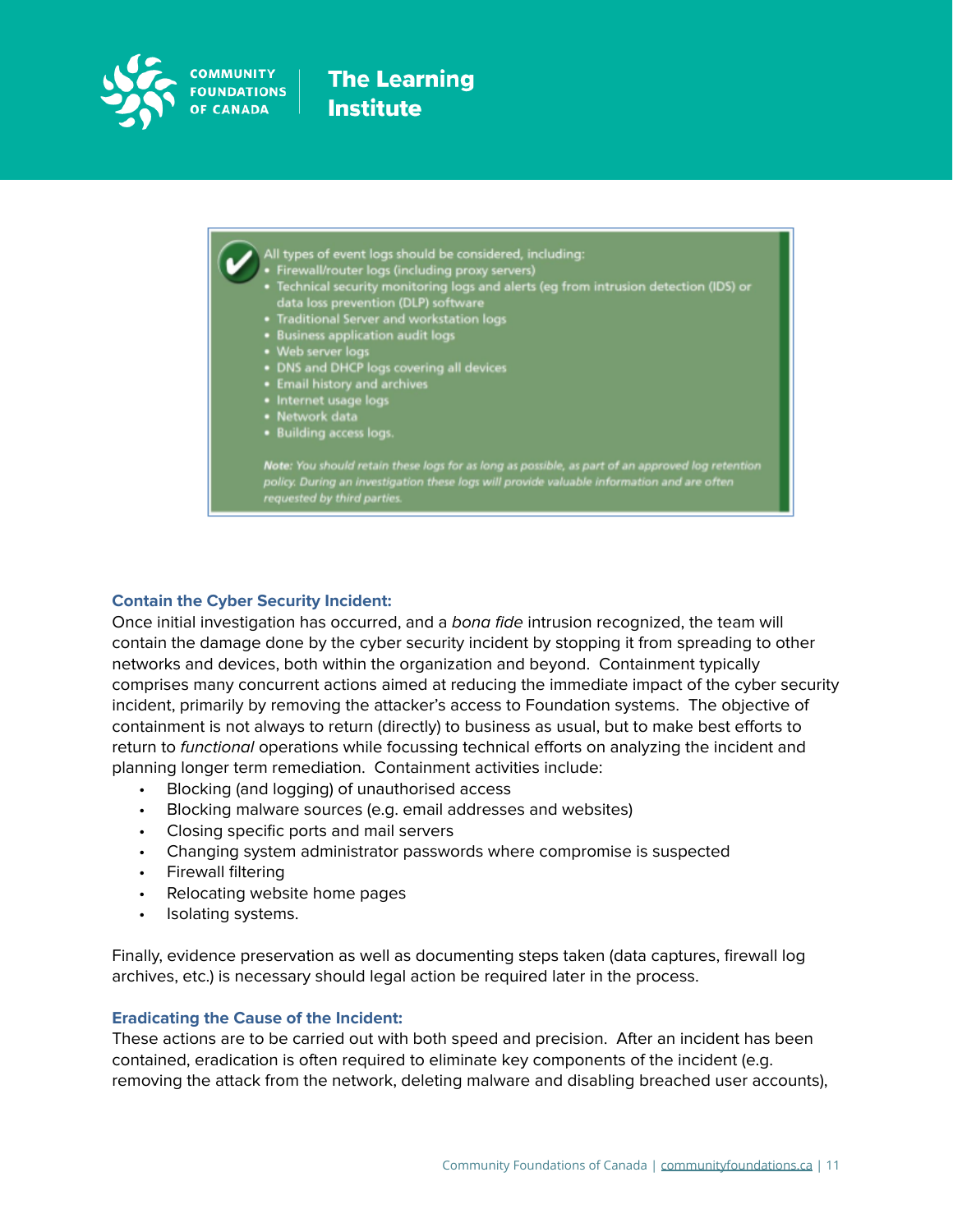

**The Learning Institute** 

as well as identifying and mitigating vulnerabilities that were exploited. During the eradication process, actions IT will take include:

- Identifying all affected hosts within (and sometimes beyond) the organization, so that they can be remediated
- Carrying out malware analysis
- Checking for any response from the attacker to IT's actions
- Developing a response (preferably in advance) if the attacker uses a different method of attack
- Allowing sufficient time to ensure that the network is secure and that there is no response from the attacker.

### Gathering and preserving evidence

Evidence will be gathered at various points during the investigation, but all evidence will be governed by two primary rules, which are:

- Admissibility of evidence whether or not the evidence can be used in court
- Weight of evidence the quality and completeness of evidence

Contacting/engaging the Foundation's legal counsel (Fasken LLP) as well as cyber security experts (Mirai Security) is key at this juncture. It is essential that VF capture the chain of evidence for both paper-based and electronic information – keeping a detailed written log of every action during the investigation so that:

- Clear and precise evidence can be referred to at a later date, and
- The sequence of events and actions taken can be repeated by opposition experts, if required.

This action log will include:

- Identifying information (e.g. the location, serial number, model number, hostname, media access control (MAC) addresses, and IP addresses of a computer)
- Name, title, and phone number of each individual who collected or handled the evidence during the investigation
- Time and date (including time zone) of each occurrence of evidence handling
- Locations where the evidence was stored.

### **Recover Systems, Data and/or Connectivity**

The final step in responding to a cyber security incident is to restore systems to normal operation, confirm that the systems are functioning normally, and remediate vulnerabilities to prevent similar incidents occurring. Understanding that reconnecting networks, rebuilding systems and restoring/recreating or correcting information is time consuming, the business must appreciate IT recovery priorities and the need to complete these steps thoroughly. Often based on the specifics of the compromise, appropriate recovery plans include:

- Rebuilding infected systems (often from known 'clean' sources)
- Replacing/restoring compromised files with clean versions
- Removing temporary constraints imposed during the containment period
- Resetting passwords on compromised accounts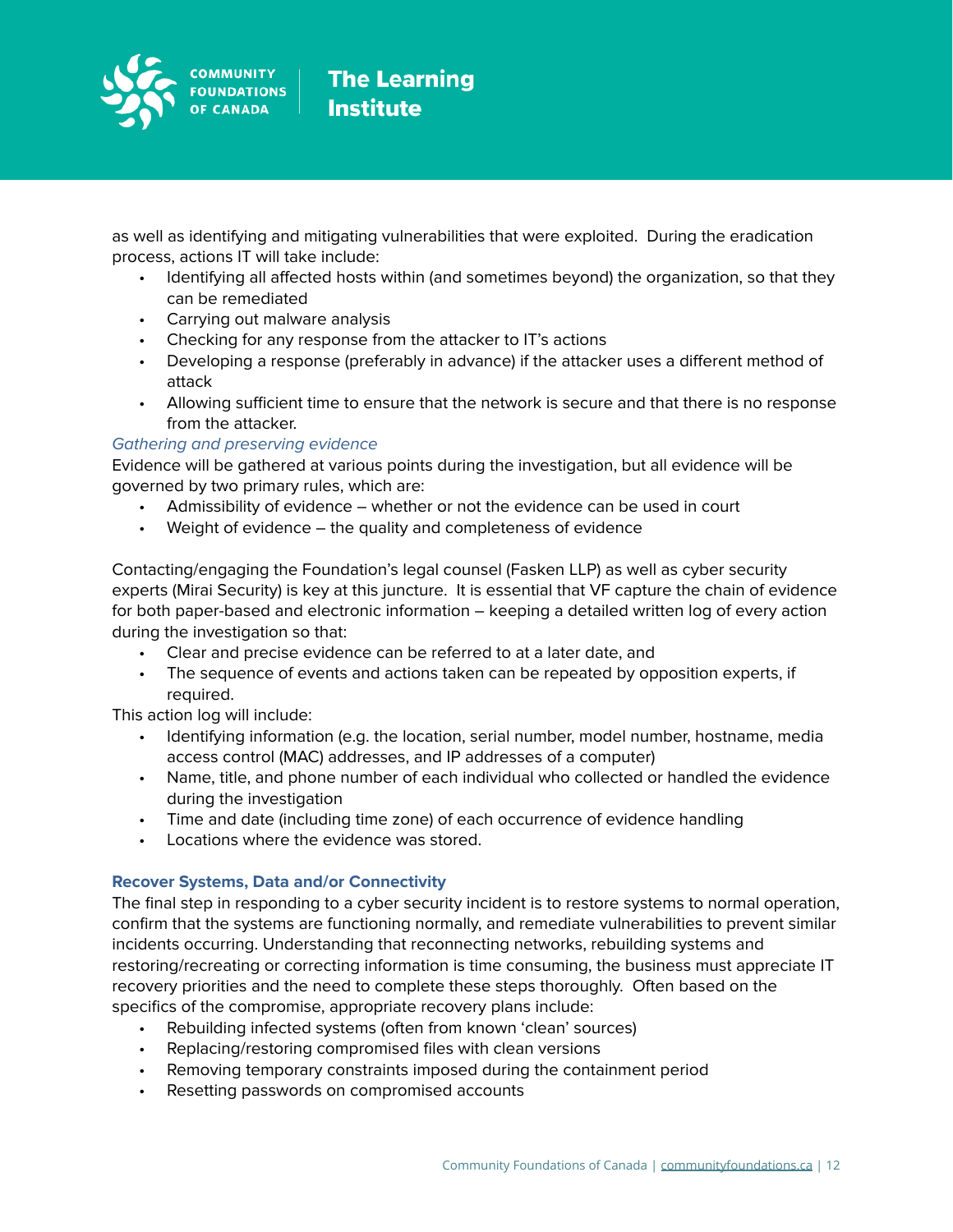

- Installing patches, changing passwords and tightening network perimeter security, such as firewall rule sets
- Testing systems thoroughly including security controls
- Confirming the integrity of business systems and controls.

It is important to validate that systems are operating normally again, which can often be achieved by carrying out an independent penetration test of the affected systems, complemented by a security controls assessment. As above, monitoring may need to take place over an extended time to detect any further attacks (or attempted attacks). Once systems have been recovered and controls tested, IT Steering Committee stakeholders will be provided with a summary of what took place. The team will report on eradication efforts – that these steps were completed successfully, noting any exceptions and other significant findings. An initial, high-level communication will be issued within a week of the event, followed by a deeper explanation of the activities that took place.

### **Reporting & Follow-Up:**

Research in this area stresses the importance of allocating time to follow-up activities following a cyber security incident.



Senior stakeholders will assist IT in ensuring sufficient resources are protected for these efforts to occur and that other priorities can and should wait while these important steps are completed:

- Conducting sufficient investigation (e.g. deep dive forensics) to identify (and prosecute, if appropriate) the perpetrator(s)
- Performing root cause identification/analysis
- Quantifying the business impact of the incident
- Supporting criminal investigations
- Performing trend analysis.

Once a cyber security incident has been successfully handled, formal reporting will occur for both internal and external stakeholders. Key questions to consider will vary by the nature of the intrusion but include: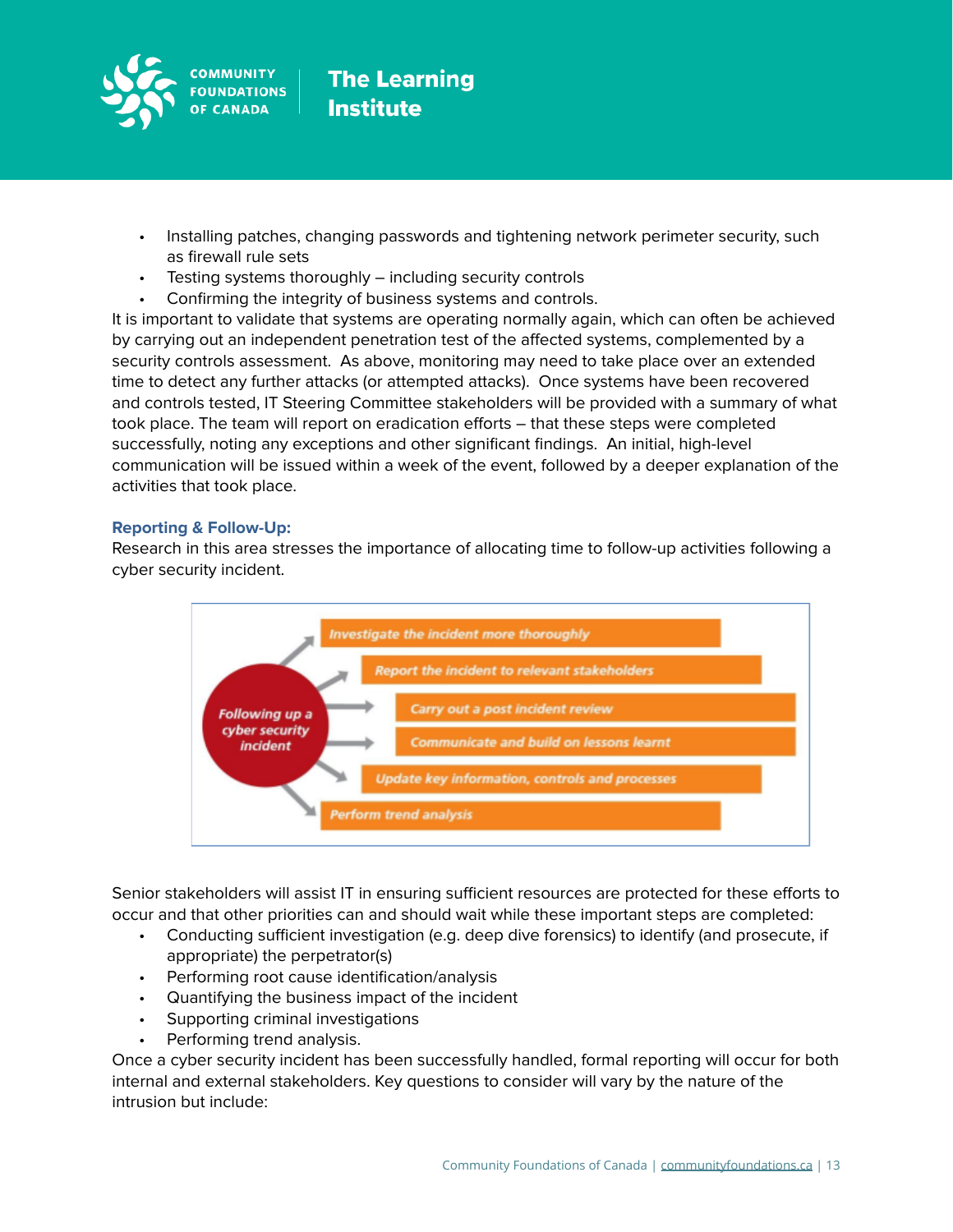

- What are the Foundation's reporting requirements and to what constituents?
- What do I report?
- In what format do I report?
- What is the objective of reporting?

Finally, a full description of the nature of the incident, its history, and what actions were taken to recover is required:

- A realistic estimate of the financial cost of the incident, as well as other impacts on the business (e.g.
	- reputational damage, loss of management control or impaired growth, etc.)
- Recommendations regarding enhanced or additional controls required to prevent, detect, remediate or recover from cyber security incidents more effectively.

### Carry out a post-incident review

Important information about the cyber security incident will be discussed during a post-incident review.

Questions to be answered in such a review can include:

- 1. How well did staff and management perform in dealing with the incident? Were the documented procedures followed? Were they adequate?
- 2. What information was needed sooner?
- 3. Were any steps or actions taken that might have inhibited the recovery?
- 4. Could any unforeseen events have been prevented?
- 5. What would the staff and management do differently the next time a similar cyber security incident occurs?
- 6. How could information sharing with other organizations have been improved?
- 7. What corrective actions might prevent similar incidents in the future?
- 8. What precursors or indicators should be watched for in the future to detect similar incidents?
- 9. How can results be fed back into VF's risk assessment methodology?
- 10. What lessons have we learned?

### Communicate and build on lessons learned!

Communication to all stakeholders is to be clear, concise and focused on problem resolution and control improvement. These communications will clearly identify any gaps that remain and propose efforts to mitigate them. An action plan will then be created that explains how the organization will leverage lessons learned from the incident to become more resilient in the face of future cyber security attacks.

### Update key information, controls and documents

Following a cyber security incident, it is important to update the cyber security incident response approaches, controls and related documents.